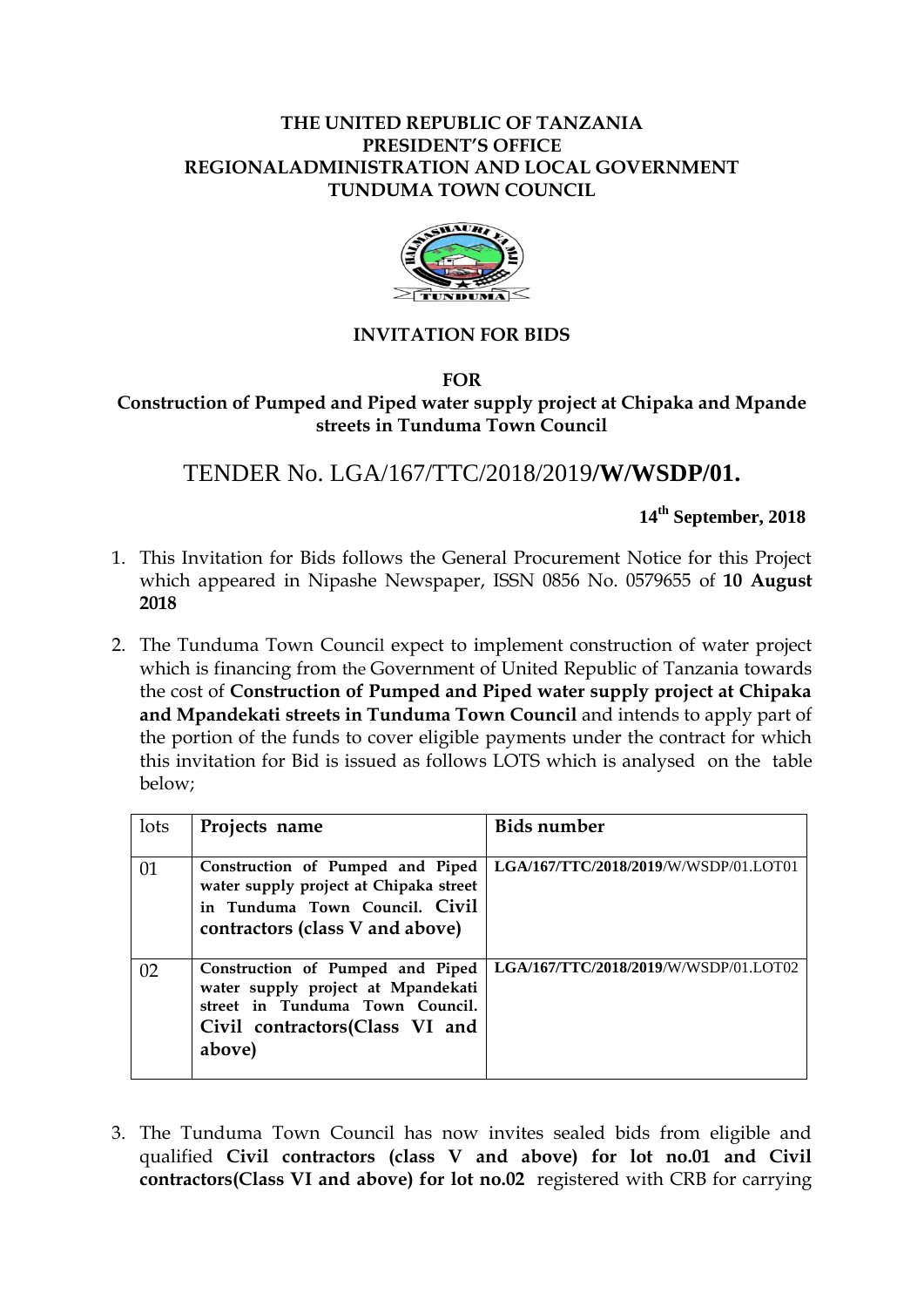out the **Construction of Pumped and Piped water supply project at Chipaka and Mpande kati streets in Tunduma Town Council** as per scope of works for each lot as follows:

4.

# **For Chipaka street lot no.01.**

- Supply and install pipes complete with fittings, excavation of trenches and backfill pipes to the total of 5,634m.
- Excavate for and construct pipeline manholes 1000mm x 1000mm x 1200mm
- Excavate for and construct for pipeline thrust blocks and markers, air valves, and gate valves markers
- Excavate for and construct 8 two taps domestic points and cum storage
- Excavate for and construct 100m3 water storage tank on 9m riser
- Supply, install and set to work borehole submersible pump, fittings and specials
- $\bullet$  Installation of 3 phase electricity line
- Construction of pump house. **And**

## **For Mpandekati street lot no.02.**

- Supply and install pipes complete with fittings, excavation of trenches and backfill pipes to the total of 6,915m.
- Excavate for and construct pipeline manholes 1000mm x 1000mm x 1200mm
- Excavate for and construct for pipeline thrust blocks and markers, air valves, and gate valves markers
- Excavate for and construct 6 for two taps domestic points/domestic points cum storage
- Excavate for and construct 50m3 water storage tank on 6m riser
- Supply, install and set to work borehole submersible pump, fittings and specials
- Construction and Installation of 3 phase power line
- Construction of pump house.
- 5. Bidding will be conducted through the National competitive Bidding (NCB) procedures specified in the Public Procurement Act, 2011 and the Public Procurement (Goods, Works, Non Consultancy Service and Disposal of Public Assets by Tender) Regulations, 2013 – Government Notice No. 97 and are open to all eligible bidders.
- 6. Interested eligible Bidders may obtain further information from and inspect the Bidding Documents at the office of the **Secretary of the Tender Board, Tunduma Town Council, and P. O. Box 73, Tunduma, SONGWE.**

# **From 7:30 am to 3:30 pm Monday to Friday inclusive except on public holidays.**

7. Qualification requirements include: legal status (including registration with the CRB) of the bidder, place of registration, and principal place of business; written power of attorney authorizing the signatory of the bid to commit the Bidder, VAT Clearance Certificate, EFD machine owning evidence, proposed major equipment's for carrying out the Civil and Pipe works, qualifications and